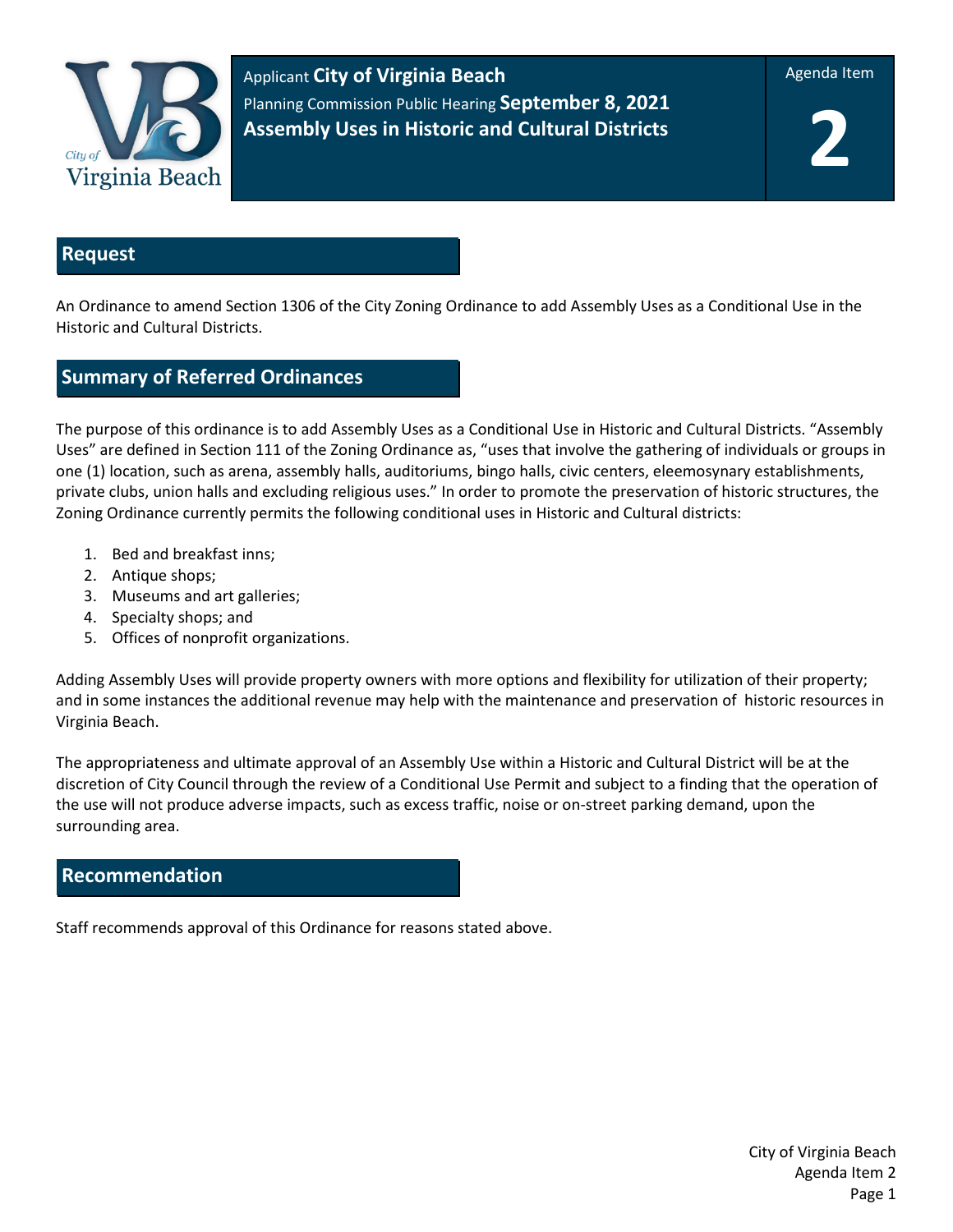| 1<br>$\overline{\mathbf{2}}$<br>3<br>4<br>5<br>6<br>$\overline{7}$<br>8<br>9<br>10<br>11<br>12 <sub>2</sub><br>13<br>14<br>15<br>16<br>17<br>18 |                                                                                                                                                                                                             |                                                                                                                                                                                                                                                                                                                                                                                                                                                                                                       | AN ORDINANCE TO AMEND SECTION 1306<br>OF THE CITY ZONING ORDINANCE TO ADD<br>ASSEMBLY USES AS CONDITIONAL USES<br>ΙN<br>THE.<br>HISTORIC AND<br><b>CULTURAL</b><br><b>DISTRICTS</b> |  |
|-------------------------------------------------------------------------------------------------------------------------------------------------|-------------------------------------------------------------------------------------------------------------------------------------------------------------------------------------------------------------|-------------------------------------------------------------------------------------------------------------------------------------------------------------------------------------------------------------------------------------------------------------------------------------------------------------------------------------------------------------------------------------------------------------------------------------------------------------------------------------------------------|-------------------------------------------------------------------------------------------------------------------------------------------------------------------------------------|--|
|                                                                                                                                                 |                                                                                                                                                                                                             |                                                                                                                                                                                                                                                                                                                                                                                                                                                                                                       | Section Amended: § 1306 of the City Zoning<br>Ordinance                                                                                                                             |  |
|                                                                                                                                                 | WHEREAS, the public necessity, convenience, general welfare and good zoning<br>practice so require;                                                                                                         |                                                                                                                                                                                                                                                                                                                                                                                                                                                                                                       |                                                                                                                                                                                     |  |
|                                                                                                                                                 |                                                                                                                                                                                                             | BE IT ORDAINED BY THE CITY COUNCIL OF THE CITY OF VIRGINIA<br><b>BEACH, VIRGINIA:</b>                                                                                                                                                                                                                                                                                                                                                                                                                 |                                                                                                                                                                                     |  |
|                                                                                                                                                 | That Section 105 of the City Zoning Ordinance is hereby amended and<br>reordained to read as follows:                                                                                                       |                                                                                                                                                                                                                                                                                                                                                                                                                                                                                                       |                                                                                                                                                                                     |  |
| 19<br>20                                                                                                                                        | Sec. 1306. Conditional uses.                                                                                                                                                                                |                                                                                                                                                                                                                                                                                                                                                                                                                                                                                                       |                                                                                                                                                                                     |  |
| 21<br>22<br>23<br>24<br>25<br>26<br>27<br>28<br>29<br>30<br>31<br>32<br>33<br>34<br>35<br>36<br>37<br>38<br>39<br>40<br>41<br>42                |                                                                                                                                                                                                             | (a) In order to promote the preservation of historic structures, the following uses shall<br>be permitted within the historic and cultural district, regardless of the underlying<br>zoning district classification, if authorized by a conditional use permit. A conditional<br>use permit may be granted only if the city council finds that the operation of the use<br>will not produce adverse impacts, such as excess traffic, noise or on-street parking<br>demand, upon the surrounding area: |                                                                                                                                                                                     |  |
|                                                                                                                                                 |                                                                                                                                                                                                             |                                                                                                                                                                                                                                                                                                                                                                                                                                                                                                       | (1) Bed and breakfast inns;                                                                                                                                                         |  |
|                                                                                                                                                 |                                                                                                                                                                                                             |                                                                                                                                                                                                                                                                                                                                                                                                                                                                                                       | (2) Antique shops;                                                                                                                                                                  |  |
|                                                                                                                                                 |                                                                                                                                                                                                             |                                                                                                                                                                                                                                                                                                                                                                                                                                                                                                       | (3) Museums and art galleries;                                                                                                                                                      |  |
|                                                                                                                                                 |                                                                                                                                                                                                             |                                                                                                                                                                                                                                                                                                                                                                                                                                                                                                       | (4) Specialty shops; and                                                                                                                                                            |  |
|                                                                                                                                                 |                                                                                                                                                                                                             |                                                                                                                                                                                                                                                                                                                                                                                                                                                                                                       | (5) Offices of nonprofit organizations-; and                                                                                                                                        |  |
|                                                                                                                                                 |                                                                                                                                                                                                             |                                                                                                                                                                                                                                                                                                                                                                                                                                                                                                       | (6) Assembly uses.                                                                                                                                                                  |  |
|                                                                                                                                                 | (b) No conditional use permit shall be required for any such use allowed as a principal<br>use in the zoning district underlying the historic and cultural district unless living<br>quarters are provided. |                                                                                                                                                                                                                                                                                                                                                                                                                                                                                                       |                                                                                                                                                                                     |  |
|                                                                                                                                                 | of                                                                                                                                                                                                          |                                                                                                                                                                                                                                                                                                                                                                                                                                                                                                       | Adopted by the Council of the City of Virginia Beach, Virginia, on the same day<br>$\sim$ , 2021.                                                                                   |  |
|                                                                                                                                                 |                                                                                                                                                                                                             |                                                                                                                                                                                                                                                                                                                                                                                                                                                                                                       |                                                                                                                                                                                     |  |
|                                                                                                                                                 |                                                                                                                                                                                                             |                                                                                                                                                                                                                                                                                                                                                                                                                                                                                                       |                                                                                                                                                                                     |  |